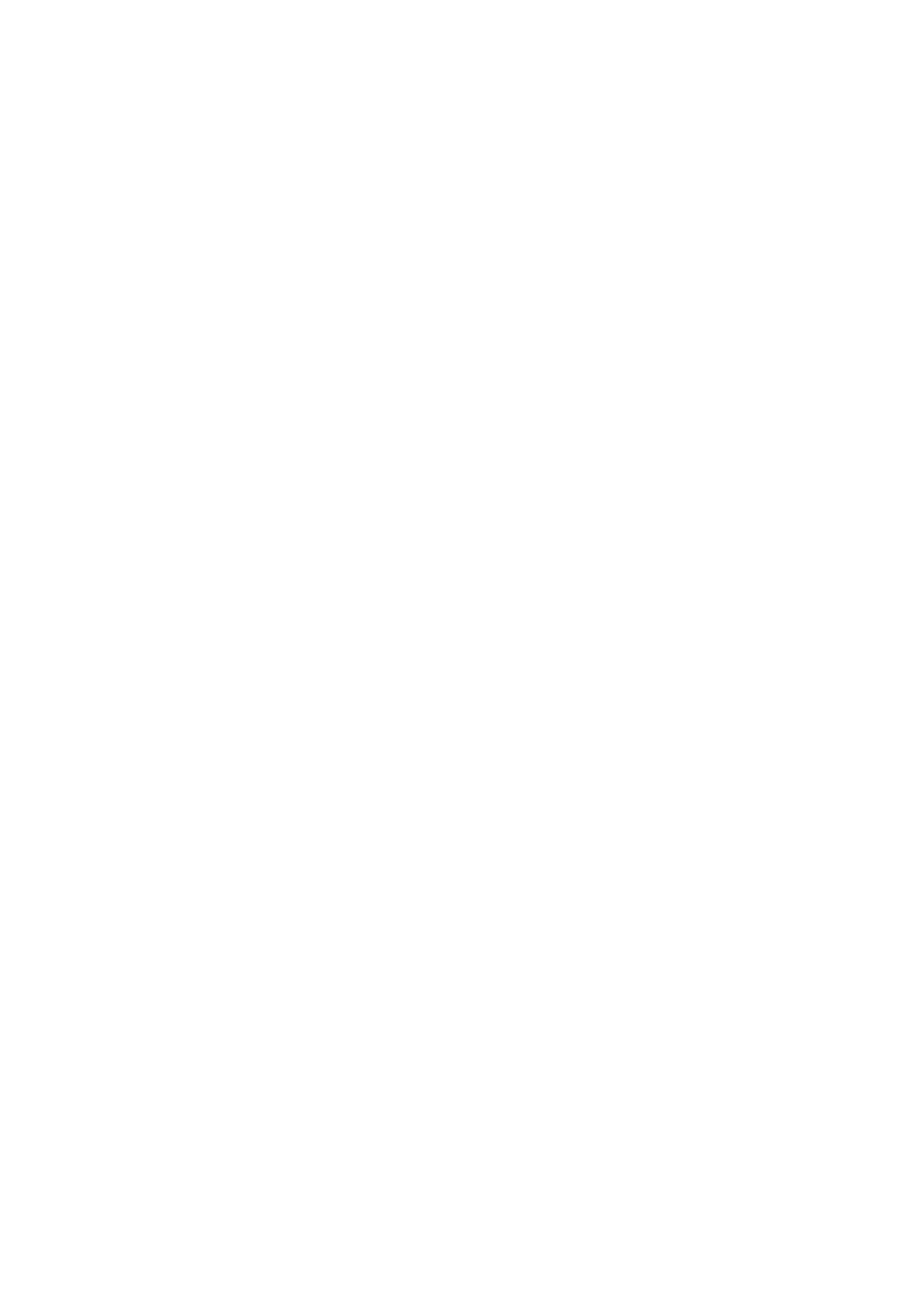## **Introduction**

The *Rough Guide to Planning and Review* is one of a series of practice guides produced by Hartlepool and Stockton-On-Tees Safeguarding Children Partnership (HSSCP) which have been designed to be read and used by the range of practitioners and professionals working across children's services in the borough.

All of the *Rough Guides* have been developed to support the valuable work that is carried out with children and young people<sup>1</sup> and families by identifying the key elements which underpin good practice and incorporating significant messages from research.

It should be noted that *Rough Guide to Planning and Review* does not replace, provide the detail of or interpret legislation, policy, frameworks and procedures, which are all subject to change, but focuses more on the *'how to'*, offering advice, suggesting ideas and providing signposts to sources of information and further reading.

Planning happens at many different levels, both in and across organisations. This *Rough Guide* focuses on planning at the front line, on those plans practitioners develop for individual children following assessment of need (though the key principles and processes will be applicable to planning at other levels).

## **Overview of the planning and review process**

Planning and review are the processes which follow assessment of need and involve a number of key elements, an overview of which is presented in fig.1 below:



#### Fig.1

 $1$  To avoid repetition in subsequent sections, child or children are the terms used to refer to children and young people.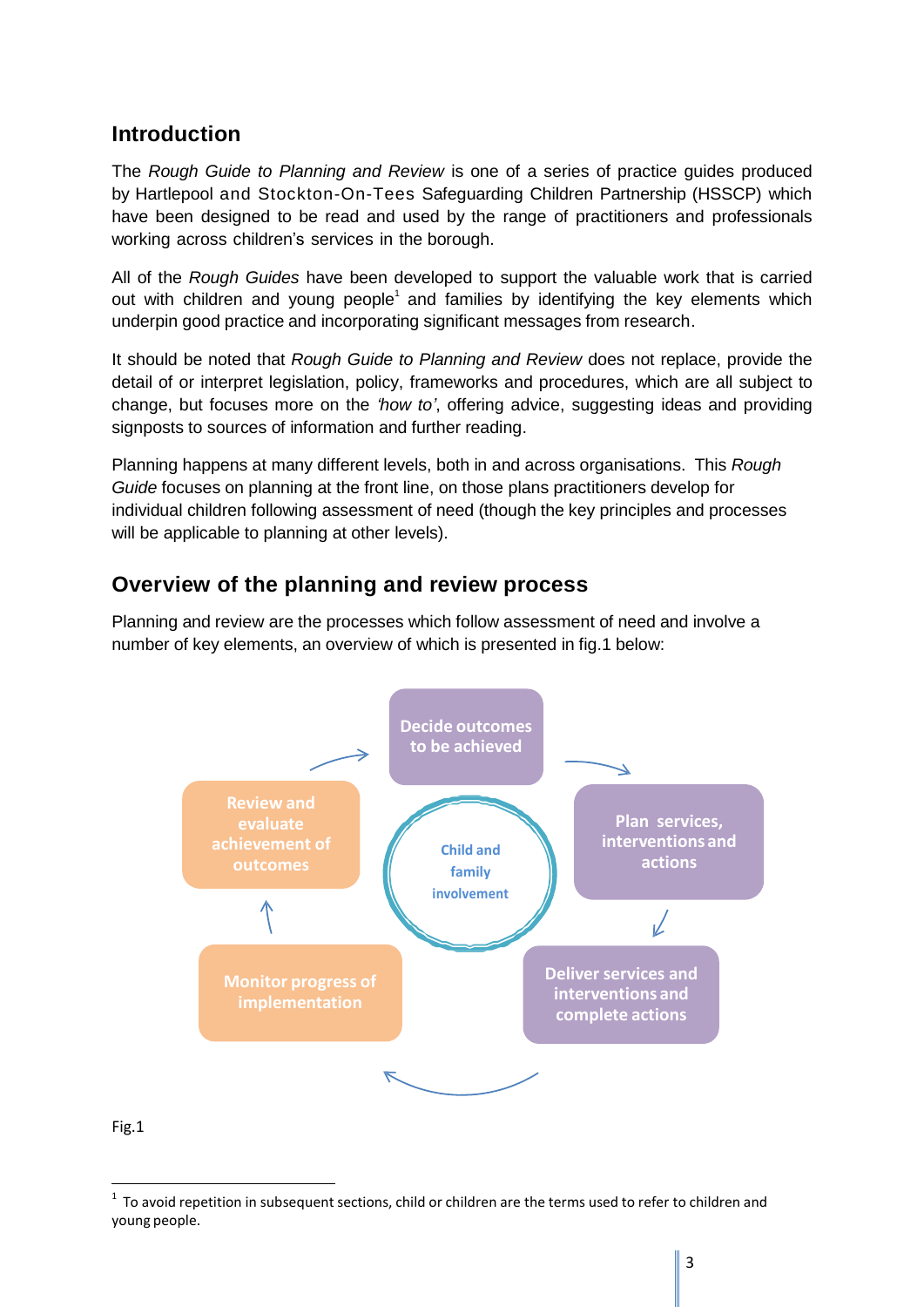# **What is planning?**

In the simplest terms, planning refers to the process of deciding what needs to be done, how it needs to be done, when it needs to be done, by whom it needs to be done, and what resources or inputs are needed to do it. Following assessment of need, there should be a clear and comprehensive understanding of a child's unmet needs. Planning is the next stage which focuses practitioners on what needs to be done to address those unmet needs and improve the child's outcomes (See *Rough Guide to Outcomes*).

Planning is a process which:

- $\triangleright$  Specifies the results or outcomes to be achieved
- $\triangleright$  Provides a clear understanding of what practitioners need to do in order to achieve improved outcomes for a child
- $\triangleright$  Guides practitioners in prioritising and making decisions
- $\triangleright$  Provides a coherent guide and schedule for day-to-day implementation

## **What does planning involve?**

Generally, planning involves the following:

- **Deciding who should be involved in developing the plan:** Who should participate? How will they participate? As a general rule, participants should include those people who will be impacted by the plan (the child and parents: see *Rough Guide to Participation*) and those people who can impact on the plan and help achieve the aimed for results
- **Deciding the results or outcomes to be achieved:** Planning should always start with the desired outcomes. (See *Rough Guide to Outcomes.*) Outcomes are what interventions should lead to. Outcomes are the reason why services, interventions and actions are planned. Deciding outcomes involves developing the statements of the end results being aimed for which should be based on the findings and conclusions of the assessment in relation to the child's unmet needs. You will also need to agree how you will know outcomes have been achieved, that is, agree the outcome indicators, and specify the information which will need to be collected in relation to the indicators
- **Prioritising outcomes:** Not all outcomes will be of equal priority so you will need, with the child, parents and other involved practitioners, to prioritise, focusing initially on achieving those which are the most urgent in relation to the child's current situation. As it's unlikely you will be able to do everything at once, prioritising outcomes also helps with scheduling actions and interventions

" Planning without action is futile; action without planning is fatal". *Source unknown*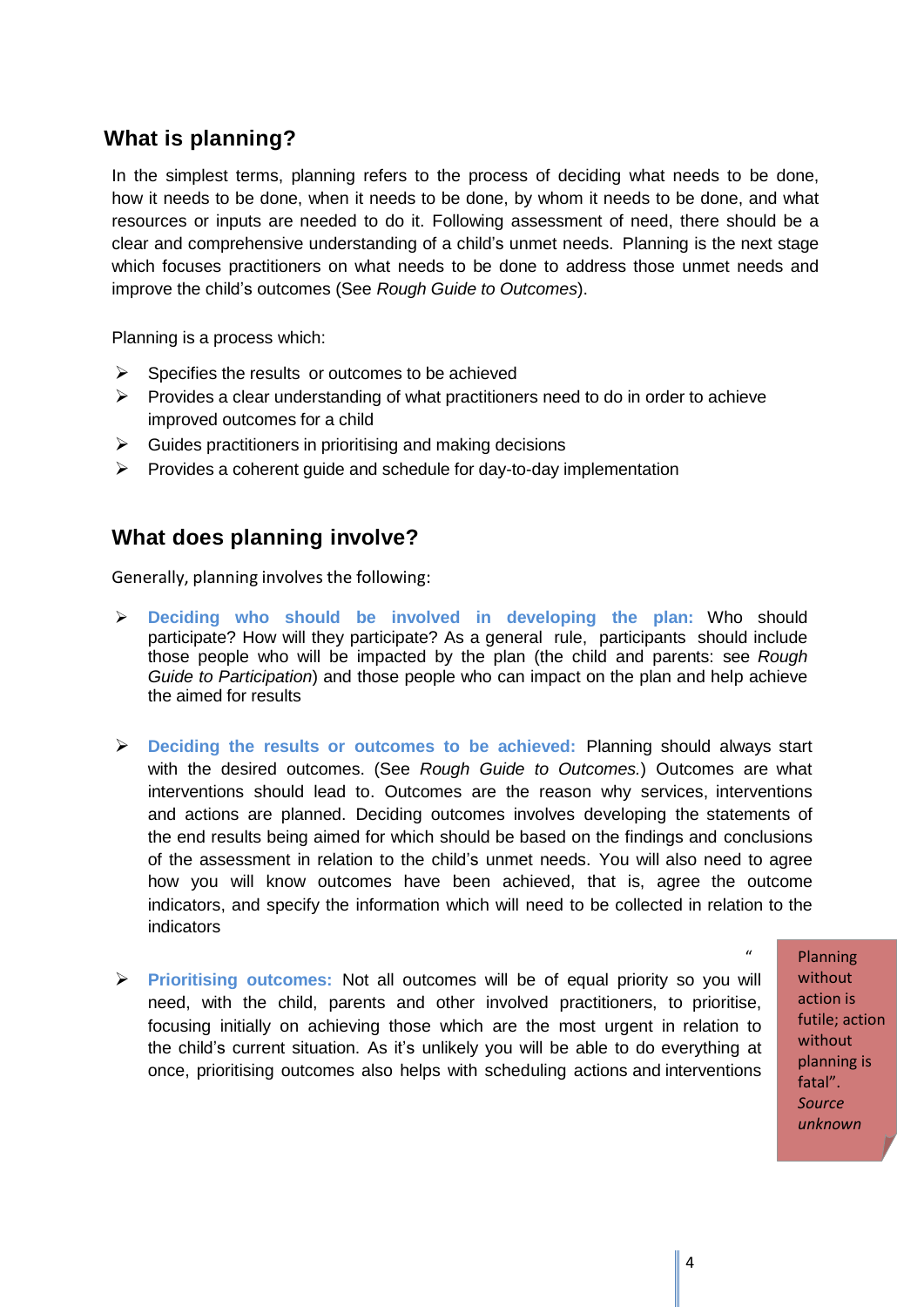- **Agreeing the actions that need to be taken to achieve the desired results:** This means, for each outcome, listing the steps and actions necessary to achieve the outcome. Before you can detail the steps or actions, you will need to reach agreement with others involved (the child, the parents, and other practitioners) about what will work to achieve the desired result. An easy way to do this is to brainstorm possible options, write them up on a flip chart, and then decide which is most appropriate (based on evidence of what works) or makes the most sense. You will then have a general idea of how you are going to get the required results. Next you need to break the work involved down into specific steps or activities and then to sequence the actions or steps in a logical order
- **Clarifying any inputs or resources needed to complete the actions:** When actions have been agreed it should then be possible to identify any additional resources which will be needed. These are usually:
	- **Finances**
	- **People**
	- **Materials or equipment**
	- **Transport**

You should also identify who will be responsible for obtaining the resources and by when

- **Deciding timescales:** You should now be in a position to decide by when an activity must begin and by when it must be completed. Where practitioners are reasonably familiar with how long certain tasks usually take, you can be fairly definite about time needed. Where they are less familiar, allow for some flexibility. Some tasks may be dependent on the completion of other tasks which will need to be considered when scheduling and deciding timescales. Once you have worked out how long each activity is likely to take and scheduled each activity roughly into a period of time, you need to put all your activities together and make sure that there are no significant clashes
- **Deciding who will be responsible:** Unless responsibility for carrying out an activity is specifically allocated, it is very likely that nothing will happen. With responsibility must go some degree of authority. For example, it is no use saying that someone is responsible for putting together a report by a certain date unless she or he has the authority to insist that contributors give him/her their contributions by a certain date. You can only hold someone accountable if they have both responsibility and authority to get the job done. In deciding who should be responsible for a particular activity, you may need to take the following into account:
	- The experience, skills, capabilities, confidence needed to do the task
	- Who has time to do the task when it needs to be done
	- The willingness of someone to do a job

In your action planning process, you need to establish who is responsible for getting a task done, but this doesn't necessarily mean that other people won't also be involved. At the planning meeting, you may need to spell out exactly what this means in more detail.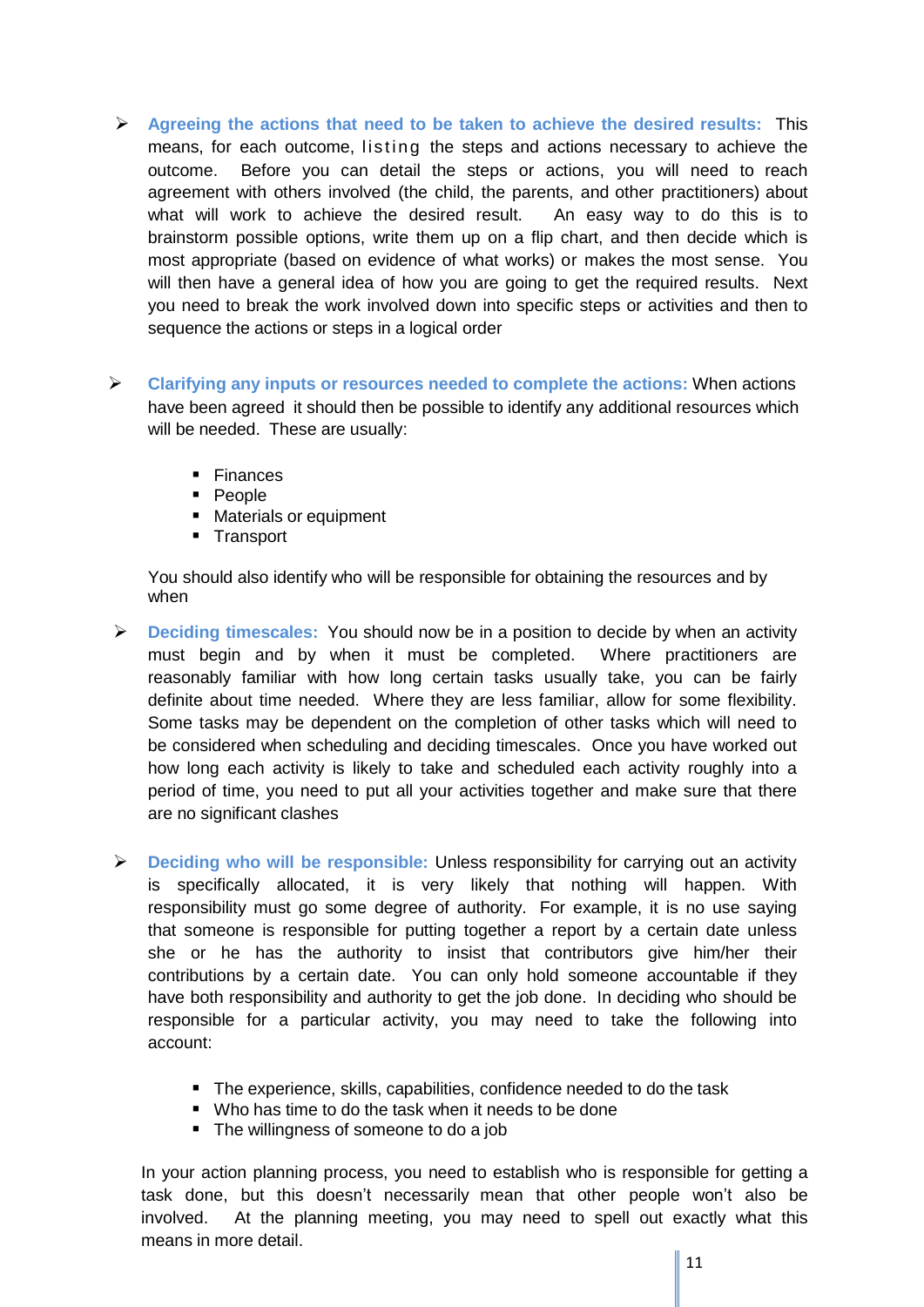- **Deciding the information which will be needed to monitor the plan and check progress:** This will involve asking and answering the following questions:
	- What sort of information will we need?
	- How can it be collected?
	- Who will collect it?
	- Who will analyse it?
- **Implementation:** This means transforming a plan into action, bringing the plan to life. It means taking steps to ensure that desired outcomes are actually achieved by carrying out planned actions. All the planning in the world is worth nothing if there is no implementation. However, there is no magic formula to ensure that implementation takes place. Robust and rigorous planning practice should ensure that everyone involved is absolutely clear about what is expected of them in relation to implementation. Regular monitoring should identify any problems in implementing the plan which will then need to be addressed
- **Collecting information throughout implementation:** There is no point in just collecting information randomly. Planning involves deciding from the outset what information will be needed for monitoring and reviewing progress. You should focus your information collection process around the questions you want answered about the progress of implementing the plan, and from a review perspective, the questions you will want answered about achievement of outcomes or results. When you do your planning, you need to identify the outcome indicators (See *Rough Guide to Outcomes*) around which information should be collected and information which will confirm that the plan is being implemented within agreed timescales or not. Usually, when you are looking for evidence that will show progress in implanting the plan, you need information that tells you how well you have done in terms of completing what you planned to do, when you planned to do it. This means looking at deadlines and outputs regularly so that you can take corrective action. You also need to monitor progress towards achieving outcomes and begin to gather the information in relation to the outcome indicators, and at the progress indicators you developed for those

## **Remember..........**



- Planning is only useful if people are committed to implementation.
- Implementation of a plan is a joint effort between the practitioners involved and the child and family.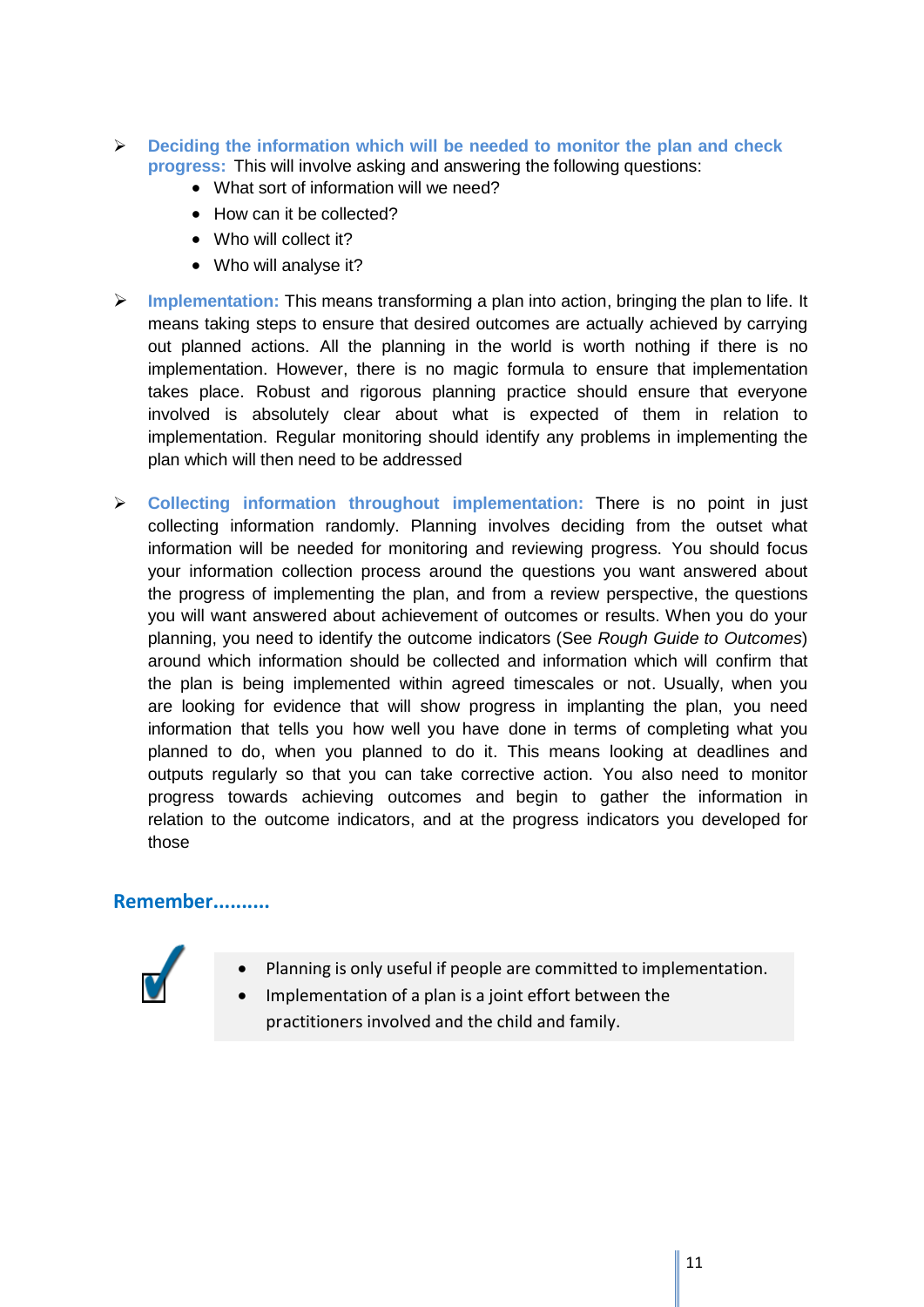# **Principles underpinning effective plans**

Good planning requires a methodical and robust approach to be able to clearly define the steps that will lead to the achievement of desired outcomes. The process should reflect the following principles:

- **It is comprehensive** it addresses unmet needs and considers all options
- $\triangleright$  **It is efficient** the process of planning should be timely to avoid delays in implementation
- $\triangleright$  **It is inclusive** the children and parents affected by the plan have opportunities to be involved
- $\triangleright$  **It is integrated** all involved agencies and practitioners collaborate and contribute
- **It is logical** each step leads to the next; actions, interventions and services are clearly linked to outcomes
- $\triangleright$  **It is transparent** everybody involved understands the outcomes the plan aims to achieve and the actions to achieve those outcomes

## **Remember..........**



Plans are only beneficial if they are realistic and achievable.

## **What makes a good plan?**

#### **It is fit for purpose and complete**

We can't look at plans as being generic, as all looking the same. One template or format won't fit all. Some plans will be more detailed than others. But all plans need to be complete, readable, clear, understandable, logical. Any plan must be able to accomplish the goal of achieving desired outcomes or results. It's entirely possible to have a well written, thoroughly researched and beautifully presented plan that's useless.

#### **It is realistic. It can be implemented**

The second measure of a good plan is realism. It has to be 'doable'. Yes, be creative and innovative but remember you won't get points for ideas and actions that cannot be implemented. For example, a brilliantly written, beautifully formatted and highly detailed plan which is based on 'blue sky thinking' is worthless. A plan that ignores a fatal flaw is not a good plan.

#### **It is specific. You can track progress and results against the plan**

Every plan should include specific tasks or actions, deadlines, dates. Every plan should be measurable. Ask yourself as you develop a plan: How will we know later if we followed the plan? How will we track progress and compare what we've done against the plan? How will we know if we are on plan or not? How will we know if we achieved the outcomes we set out to achieve? Good planning depends on being able to answer what, when, who, and so what.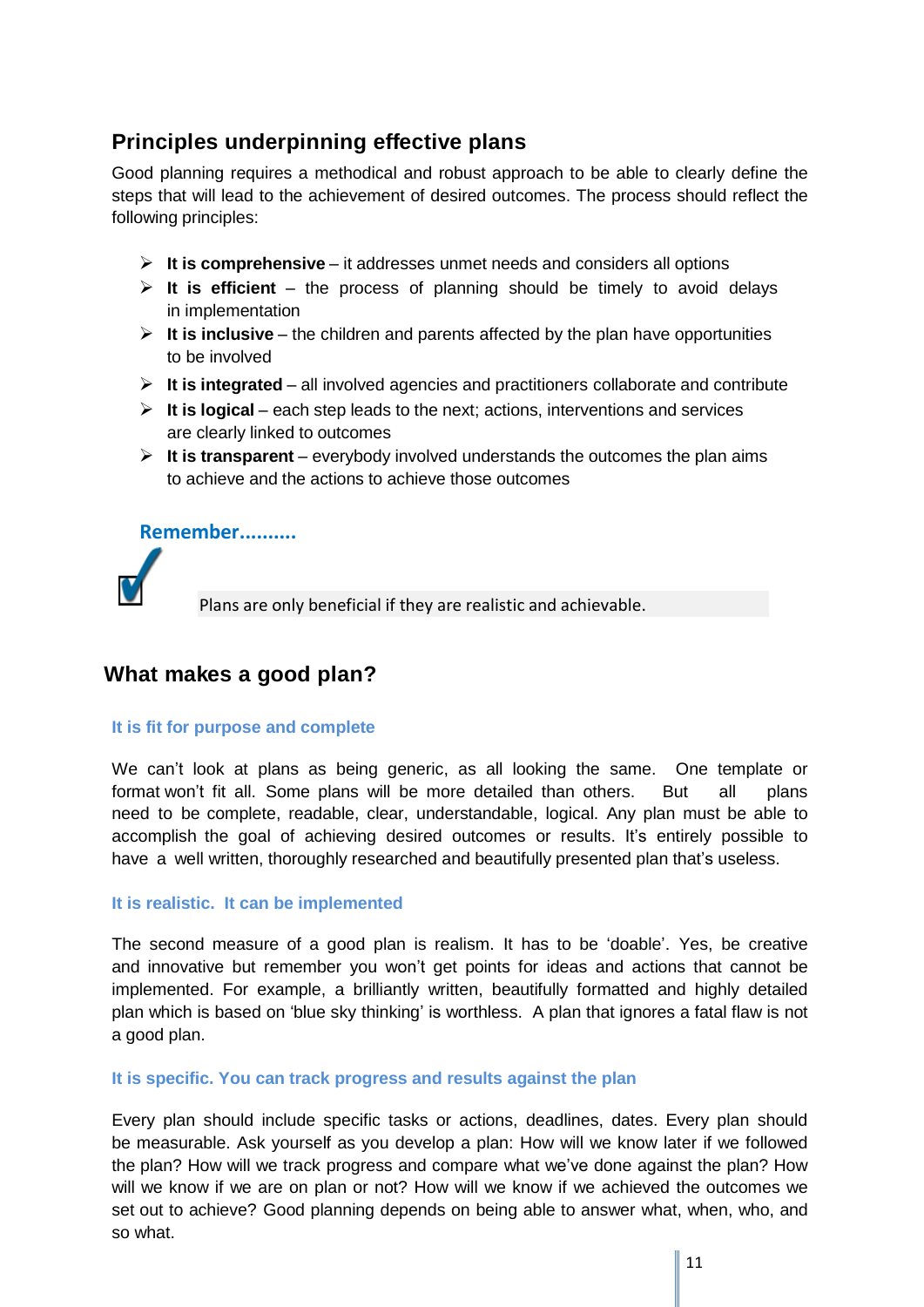#### **It clearly defines responsibilities for implementation**

When developing plans, accountability is vital. You have to be able to identify a single person who will be responsible for every significant task. A task that doesn't have an owner isn't likely to be implemented. You can easily go through a plan and check to see whether or not you can recognise a specific person responsible for implementation at every point.

#### **It clearly identifies assumptions**

An assumption is something we take for granted or presuppose. Any plan contains a number of assumptions, upon which actions and interventions and services are then agreed and scheduled, though these assumptions are often not explicitly stated or recognised or acknowledged. For example, when planning a dinner party we might assume that everyone likes meat or fish and plan the menu accordingly. But if this assumption isn't considered, it could have disastrous results if any dinner guests turn out to be vegetarian or have a food allergy. Recognising assumptions helps plans to be much more specific, and monitoring the assumptions that have been made makes it easier to make adjustments to the plan if circumstances change (rather than being blindsided and ultimately running the risk of having the plan fail). Good practice in planning identifies any assumptions and keeps them visible during the planning process (a simple way to do this is to record assumptions at the end of the plan). For example, you might make assumptions that grandparents will continue to provide support to the child in the ways that they previously have and decide interventions based on that support. You might make assumptions about involved services and practitioners eg that a voluntary organisation will continue to receive funding and therefore exist throughout the process of implementation. When planning additional support for a child in school, you might make assumptions that the child, parents and staff will be prepared to sustain attending earlier or later than normal school hours. Or we might develop a plan based on the assumption that a child is too young or too sick to be involved in decision making. Recording and regularly revisiting assumptions makes it easier to adjust the plan if those assumptions change.

#### **It is communicated to the people who have to implement it and who are affected by it.**

Good practice in planning ensures that the plan is communicated to everyone involved - to practitioners, professionals and to the child and parents. Plans in files or on a computer only work when it's a one-person organisation or project and nobody else has to know the plan. Good communication results in strong buy-in from those involved in implementing it and those affected by it, and additionally, communication improves clarity on expectations, roles and responsibilities. If people are expected to take responsibility for completing actions in the plan within specified timescales, this has to be communicated. Everyone needs to understand what is expected of them, everyone needs to understand the implications of not doing what was planned, everyone needs to understand that their actions are critical to the successful achievement of outcomes or results.

#### **It motivates people and gains their commitment.**

When everyone involved is focused on and understands that planned actions are about improving outcomes for a child, they are more likely to maintain their motivation and commitment to implementing the plan.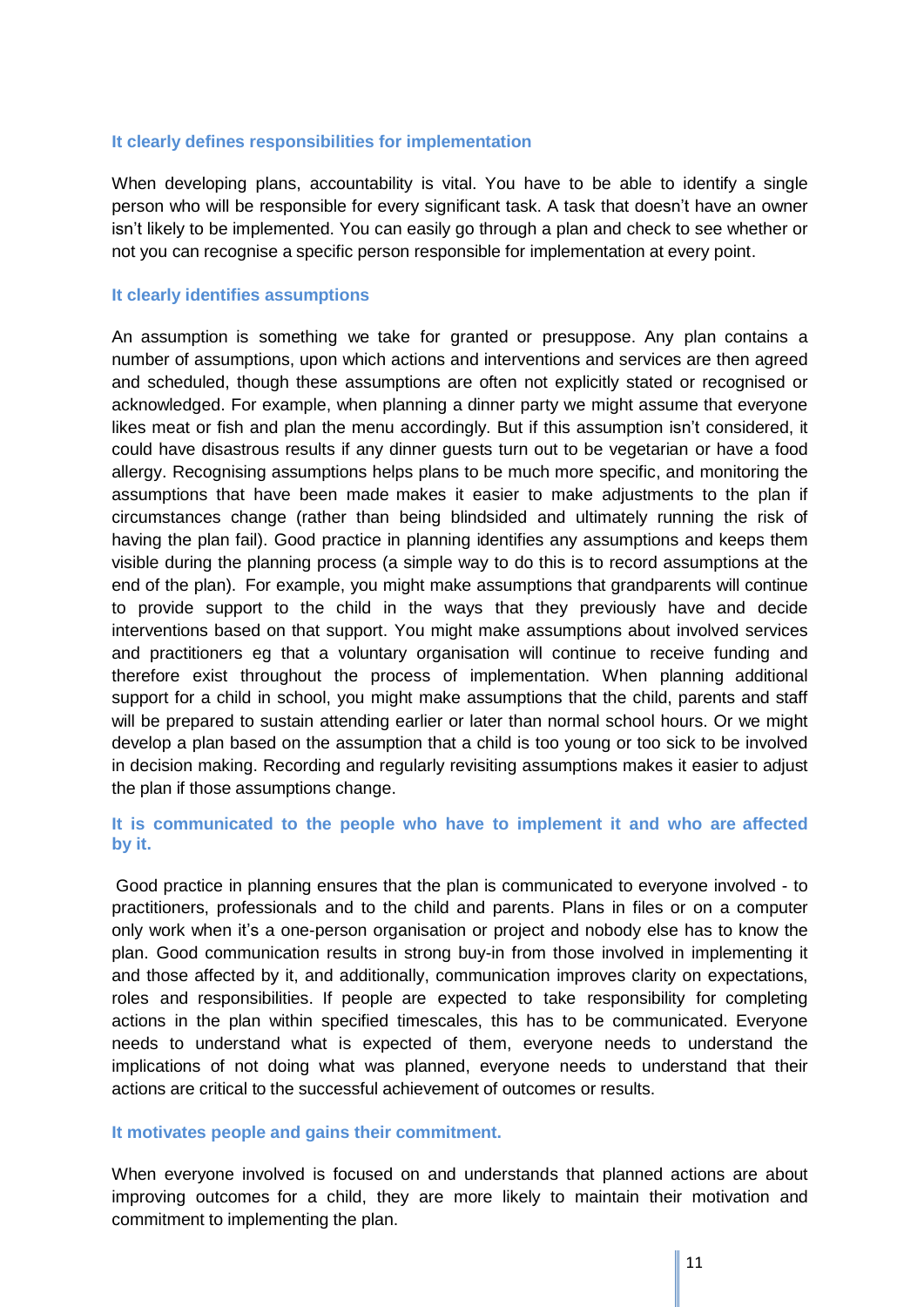#### **It is kept alive by monitoring and review.**

No plan is good if it's static and inflexible. Planning is about steering and managing and checking. It involves a process of regular monitoring, review and adjustment when required.



- Avoid thinking of planning as just being the process of coming up with a list of tasks to be completed. Before developing a plan, you need to have a clear idea of the results you want for the child, the difference you want to have made as a result of your interventions and others' actions. It is not enough to do something because it seems like a good idea or because it's what you think you're expected to do or because you can't think of anything else to do. The 'doing' must be related to the aimed for results or outcomes.
- Be very specific in relation to the what, who and when. Some plans are so vague, abstract, and general they're meaningless to the people who have the responsibility for implementing them.

# **Monitoring a plan**

Developing a plan is only half the battle. Implementing it is the other, and generally the tougher, half. And an important part of implementation is **monitoring** – taking a periodic look at 'how it's going'.

Monitoring the implementation of a plan is important for a number of reasons:

- $\triangleright$  It helps to assure that you and others are actually performing the action steps you intended, that you're 'on track'
- $\triangleright$  You've got to be sure the results or outcomes you achieve align with what you set out to accomplish, that you're accomplishing what you intended to accomplish. Monitoring helps here too
- $\triangleright$  It helps to identify any problems or unexpected occurrences in implementation
- $\triangleright$  It enables you to assess how likely it is that the next milestone will be completed on time
- $\triangleright$  It allows for adjustments and corrective action, for making the necessary changes along the way, to 'fine tune' the plan so that you are more likely to achieve the desired results
- $\triangleright$  It enables you to determine whether the resources you have available are sufficient and are being well used, whether the capacity you have is sufficient and appropriate, and whether you are actually doing what you planned to do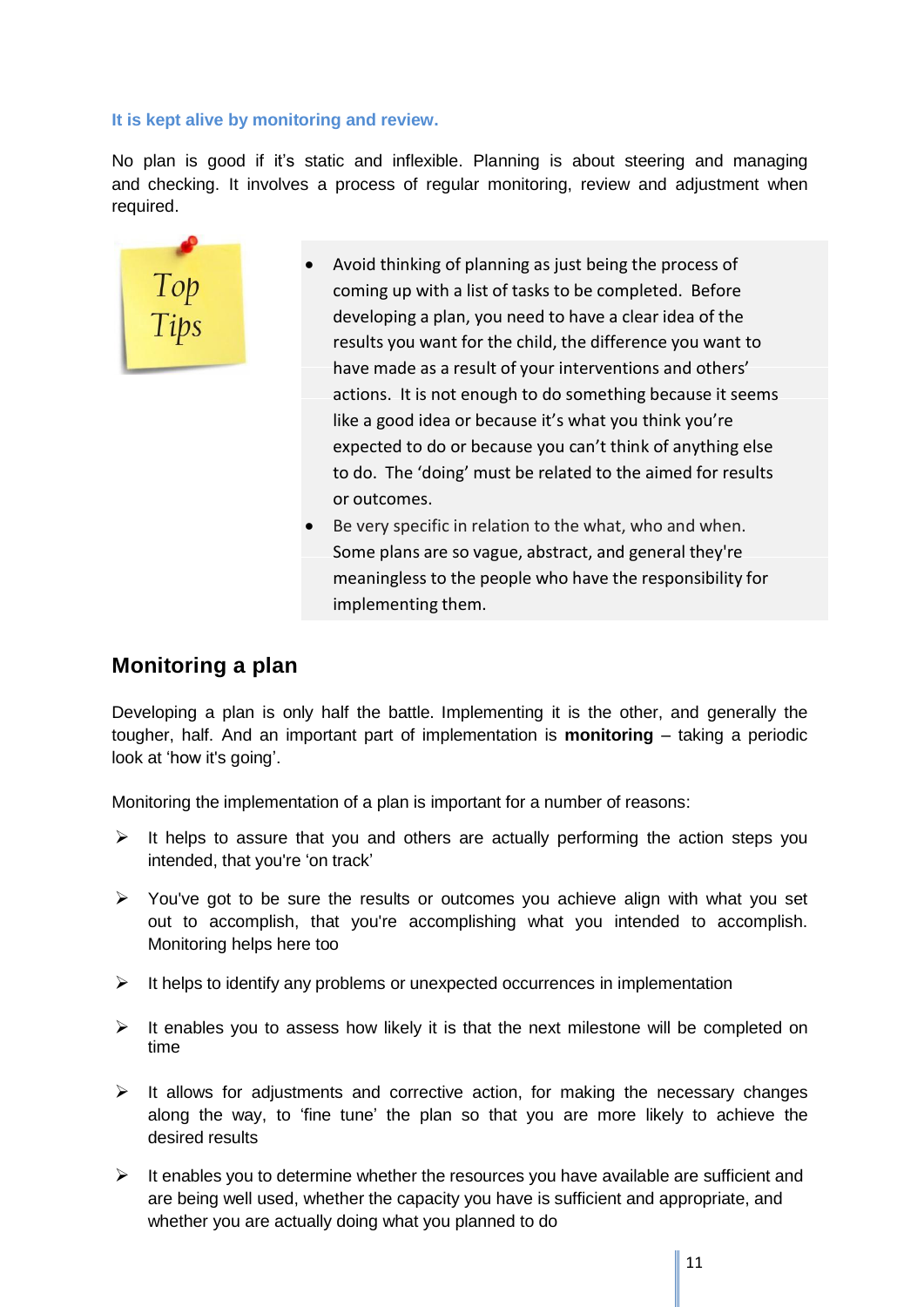- $\triangleright$  It reminds everyone that the plan and its implementation is about making a difference to a child and helps keep everyone focused and committed
- $\triangleright$  It provides a useful base for a full review of the plan

There are many ways to monitor the implementation of a plan. Sometimes formal monitoring meetings, e.g. core groups, will be required; in other planning contexts, practitioners will just make informal inquiries to get information and feedback from everyone involved. But the focus will always be:

- How are we doing in relation to planned actions?
- Has everyone done what they were supposed to do?
- $\bullet$  If not, why not?
- Are we on track?
- Did something unexpected come up?
- Do we need to make any adjustments to the plan?

## **Remember.....**



Plans are essential but they are not set in concrete, i.e. they are not totally fixed. If they are not working, or if the child's circumstances change, then plans need to change too. Monitoring and review are both tools which help practitioners know when plans are not working. Active monitoring is vital in making the plan a working tool that is regularly reviewed and modified as appropriate.

## **Reviewing a plan**

Whilst monitoring is primarily focused on the progress of implementing the plan (checking actions have been completed and making any adjustments as appropriate), review is more concerned with effectiveness, that is, the difference made to the child as a result of implementing the plan. It looks at what you set out to do, at what you have accomplished, and how you accomplished it.

Review is therefore focused on results or outcomes and:

- $\triangleright$  Looking at what the plan set out to achieve what difference did it want to make? What are the desired outcomes?
- $\triangleright$  Considering if the desired outcomes are still appropriate have there been any significant changes in the child's situation which render the outcomes being aimed for no longer relevant?
- $\triangleright$  Assessing progress towards what the plan is aiming to achieve, i.e. progress towards achievement of outcomes, using information gathered in relation to the outcome indicators identified at the beginning of the planning process.